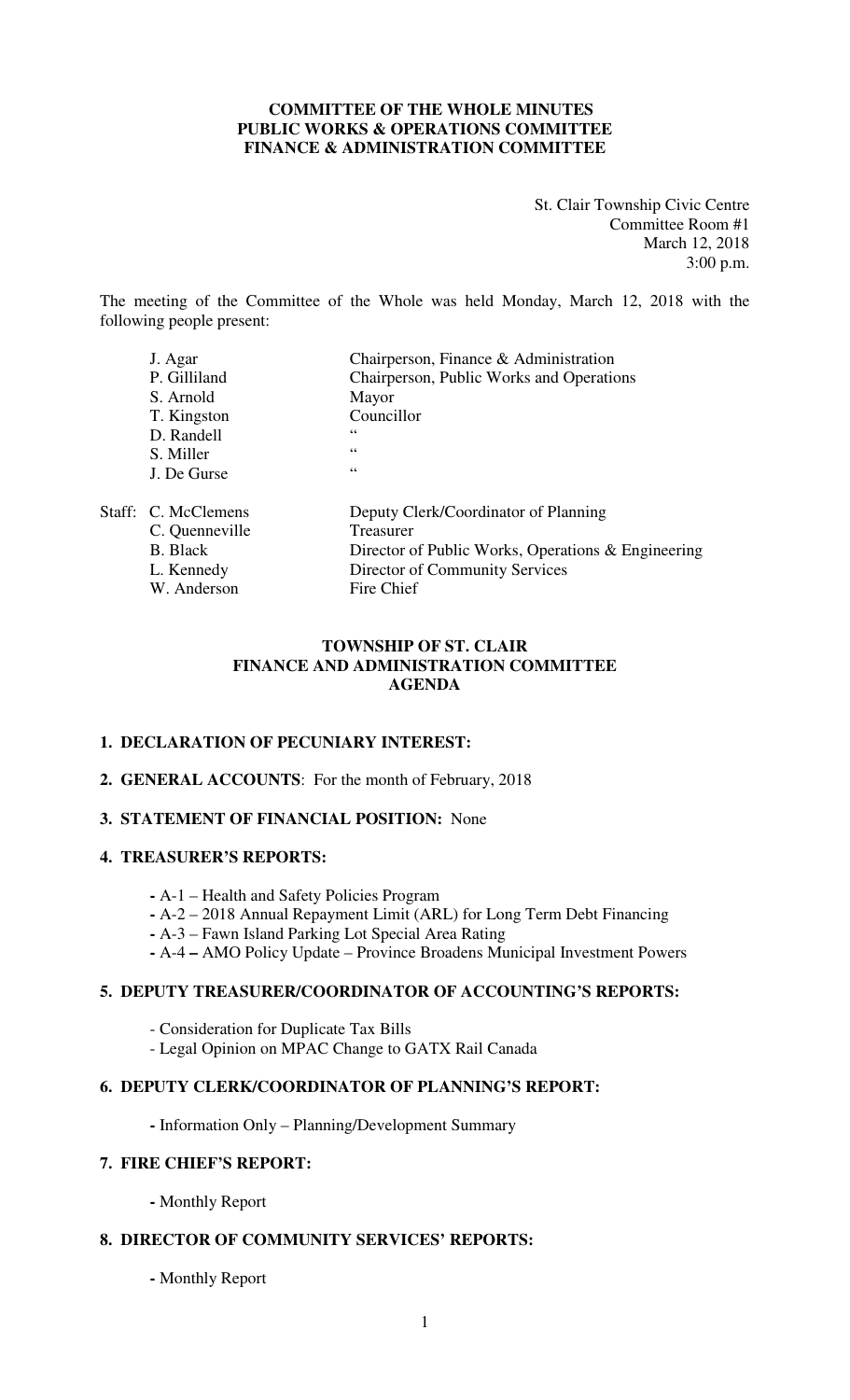Committee of the Whole, March 12, 2018

- ½ Ton & 1 Ton Truck Tender Results
- **-** Possible Expansion of Library Internet Use

## **9. NEW BUSINESS:**

#### **10. ADJOURNMENT:**

At the appointed time of 3:00 p.m., Chairperson Agar declared the meeting open.

**\_\_\_\_\_\_\_\_\_\_\_\_\_\_\_\_\_\_\_\_\_\_\_\_\_\_\_\_\_\_\_\_\_\_\_\_\_\_\_\_\_\_\_\_\_\_\_\_\_\_\_\_\_\_\_\_\_\_\_\_\_\_\_\_\_\_\_\_\_\_\_\_\_\_\_\_\_\_** 

## **1. DECLARATION OF PECUNIARY INTEREST:**

None declared.

## **2. GENERAL ACCOUNTS:**

The Committee reviewed the list of General Accounts. Staff was asked for various clarifications, after which the following motion was approved:

Moved by J. De Gurse Seconded by S. Miller **Motion #1** Be it resolved that this Committee recommend to Council that General Accounts for the month of February 2018, starting with supplier number 103001 to ZIN002 totaling \$2,342,409.50 be approved.

**CARRIED** 

#### **3. STATEMENT OF FINANCIAL POSITION:**

There was no financial statement submitted for consideration.

#### **4. TREASURER'S REPORTS:**

Moved by D. Randell Seconded by P. Gilliland **Motion #2** Be it resolved that report A-1 *Health and Safety Policies Program* as submitted by Treasurer - Charlie Quenneville dated February 28, 2017 be received as information.

#### **DEFEATED**

Moved by S. Arnold Seconded by D. Randell **Motion #3** Be it resolved that report A-1 *Health and Safety Policies Program* as submitted by Treasurer - Charlie Quenneville dated February 28, 2017 be tabled to provide further discussion with Staff.

## **TABLED**

Moved by J. De Gurse Seconded by T. Kingston **Motion #4** Be it resolved that report A-2 *2018 Annual Repayment Limit (ARL) for Long Term Debt Financing* as submitted by Treasurer - Charlie Quenneville dated April 4, 2018 be received as information.

#### **CARRIED**

Moved by S. Arnold Seconded by T. Kingston **Motion #5** Be it resolved that report A-3 *Fawn Island Parking Lot Special Area Rating* as submitted by Treasurer - Charlie Quenneville dated March 6, 2018 be received as information and that the financing of the Fawn Island Parking Lot in the amount of \$22,581.82 through Special Area Rate over five years with \$28,000.00 being financed from the Education and Environment reserve be approved and that Staff be directed to draft the special rate by-law.

#### **CARRIED**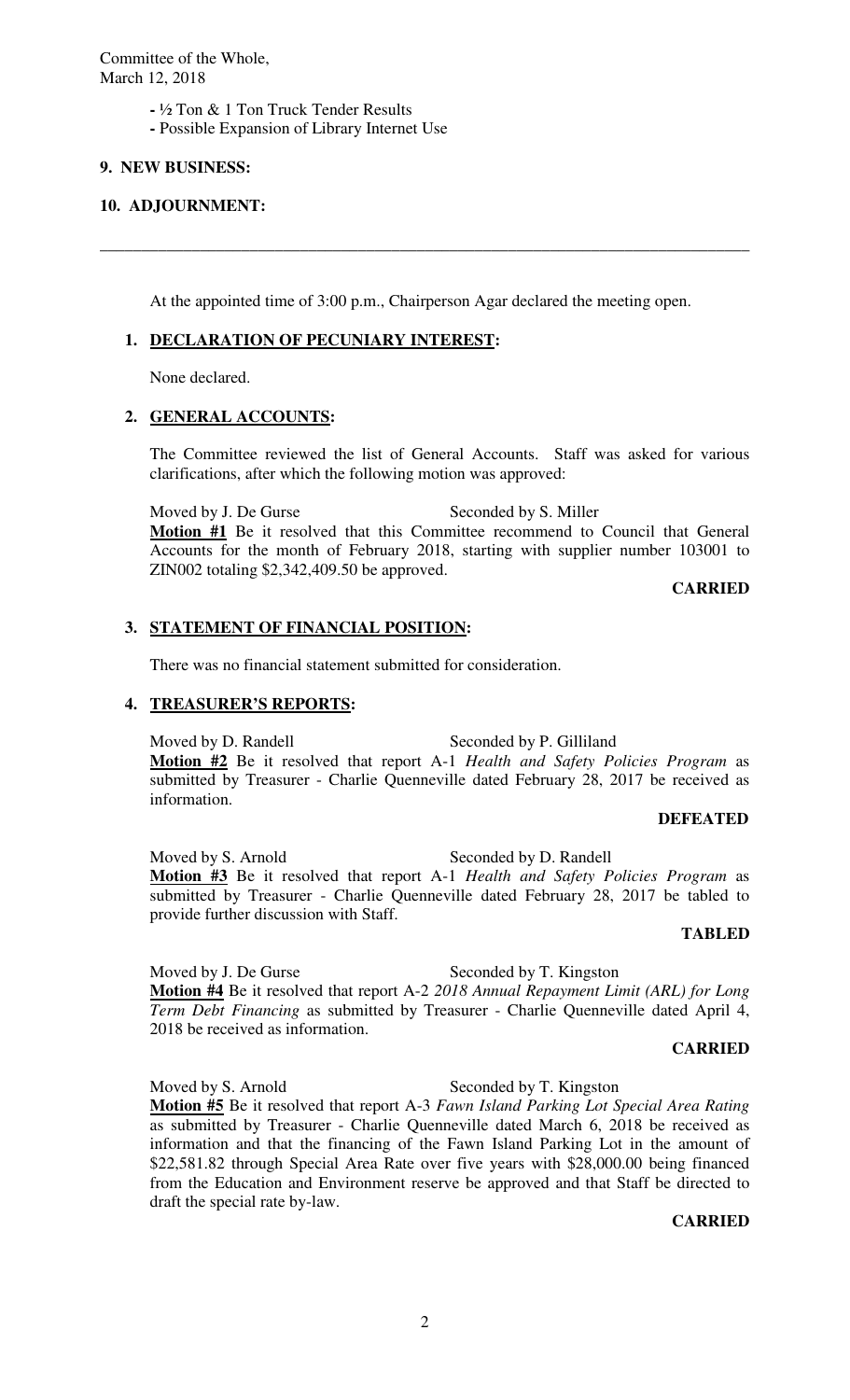Committee of the Whole, March 12, 2018

> Moved by P. Gilliland Seconded by T. Kingston **Motion #6** Be it resolved that report A-4 *AMO Policy Update – Province Broadens Municipal Investment Powers* as submitted by Treasurer - Charlie Quenneville dated March 6, 2018 be received as information.

> > **CARRIED**

## **5. DEPUTY TREASURER/COORDINATOR OF ACCOUNTING'S REPORTS:**

Moved by S. Arnold Seconded by J. De Gurse **Motion #7** Be it resolved that the report *Consideration for Duplicate Tax Bills* dated March 7, 2018 as submitted by Deputy Treasurer – George Lozon be received as information.

## **CARRIED**

**CARRIED** 

Moved by P. Gilliland Seconded by T. Kingston **Motion #8** Be it resolved that the report *Legal Opinion on MPAC Change to GATX Rail Canada* dated March 7, 2018 as submitted by Deputy Treasurer – George Lozon be received as information.

Moved by S. Arnold Seconded by S. Miller **Motion #9** Be it resolved that Staff is authorized to use MTAG paralegal to get a second opinion on MPAC's changing of GATX Rail Canada Corporation Roll# 220-060-09799 from industrial to commercial for 2015 onwards.

#### **CARRIED**

## **6. DEPUTY CLERK/COORDINATOR OF PLANNING'S REPORT:**

Moved by J. De Gurse Seconded by D. Randall **Motion #10** Be it resolved that the report *Information Only – Planning/Development Summary* submitted by Deputy Clerk/Coordinator of Planning – Carlie McClemens dated March 12, 2018 be received as information.

#### **CARRIED**

## **7. FIRE CHIEF'S REPORT:**

Moved by J. De Gurse Seconded by T. Kingston **Motion #11** Be it resolved that the monthly report as submitted by the Fire Chief Walt Anderson dated March 12, 2018, be received as information.

#### **CARRIED**

Moved by T. Kingston Seconded by S. Miller **Motion #12** Be it resolved that Council approve the recommendation in the Apparatus Report to collect and bring back details on having Fire Service Underwriters review the Township's fire protection capabilities as was done in 2011.

#### **CARRIED**

Moved by J. De Gurse Seconded by T. Kingston **Motion #13** Be it resolved that Council approves the request for the Command Unit and UAV to be used as a display at the upcoming Emergency Preparedness Day which will be held at Clearwater Arena in Sarnia on May 11, 2018 from 9:00 a.m. – 2:00 p.m.

## **CARRIED**

Moved by D. Randell Seconded by S. Miller **Motion #14** Be it resolved that Council authorize Chief Anderson and District Chief Paul Mitchell to travel to the Rosenbauer plant in Lyon, South Dakota on March 21, 2018 to conduct the pre-construction meeting on the two new apparatus.

## **CARRIED**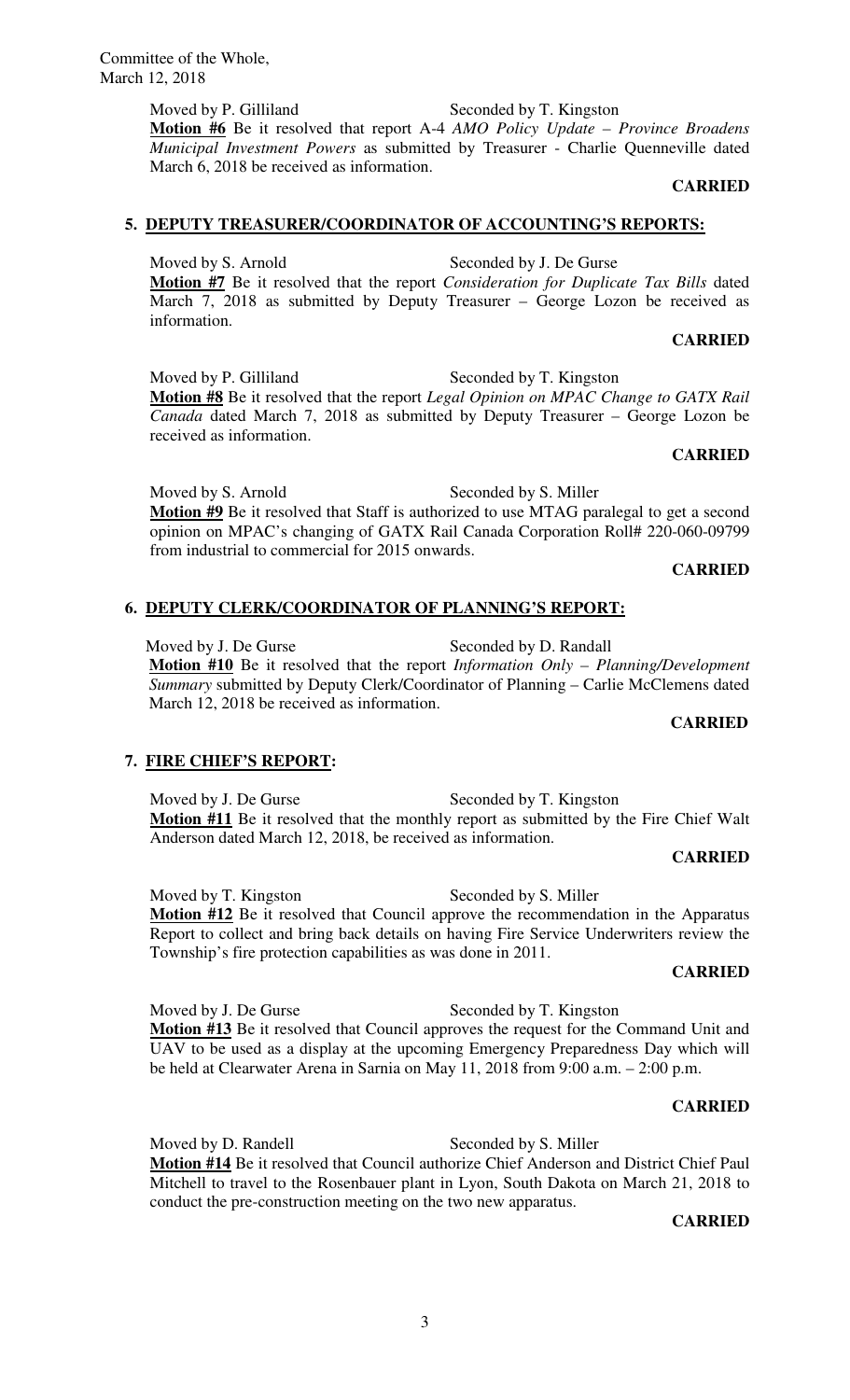Moved by S. Miller Seconded by J. De Gurse

**Motion #15** Be it resolved that Council approve Chief Anderson's attendance at the Fire Department Instructors Conference in Indianapolis April  $25<sup>th</sup>$  – April  $27<sup>th</sup>$  and also authorize the use of the Brigden Station van for the trip.

#### **CARRIED**

Moved by P. Gilliland Seconded by T. Kingston

**Motion #16** Be it resolved that Council approve the Memorandum of Understanding Agreement Training Partnership between St. Clair Fire, Lambton EMS and Dr. Paul Bradford and further direct Chief Anderson to sign the agreement for training purposes only.

## **CARRIED**

#### **8. DIRECTOR OF COMMUNITY SERVICES' REPORTS:**

Moved by D. Randell Seconded by P. Gilliland **Motion #17** Be it resolved that the monthly report submitted by the Director of Community Services - Linda Kennedy dated March 7, 2018 be received as information.

#### **CARRIED**

Moved by T. Kingston Seconded by S. Miller

**Motion #18** Be it resolved that the report *½ Ton & 1 Ton Truck Tender Results* submitted by the Director of Community Services - Linda Kennedy dated March 6, 2018 be received as information and the following recommendations be approved:

That Council approve the Parklane tendered price of \$34,469.92 for the purchase of a ½ Ton 4x4 truck to be financed from the park equipment and vehicle reserve.

That Council approve the Parklane tendered price of \$39,345.16 for the purchase of a 1 Ton 4x4 truck to be financed from the park equipment and vehicle reserve.

#### **CARRIED**

Moved by J. De Gurse Seconded by P. Gilliland

**Motion #19** Be it resolved that the report *Possible Expansion of Library Internet Use* submitted by the Director of Community Services - Linda Kennedy dated March 7, 2018 be received as information.

#### **CARRIED**

Moved by S. Miller Seconded by J. De Gurse **Motion #20** Be it resolved that the report *Department of Community Golf Course Equipment* submitted by the Director of Community Services - Linda Kennedy dated March 12, 2018 be received as information and the following recommendations be approved:

- That Council approve the purchase of 8 new Clubcar golf carts at \$45,192 from golf operating reserve.
- That Council approve the purchase of a used Jacobsen greens mower at \$15,500 from golf operating reserve.
- That Council approve the replacement of the 2003 beer cart with a 2017 utility vehicle with a cooler at \$7,800 from golf operating reserve.
- That Council approve the purchase of a 2014 John Deer rotary mower for \$26,500.

#### **CARRIED**

## **9. NEW BUSINESS:**

None.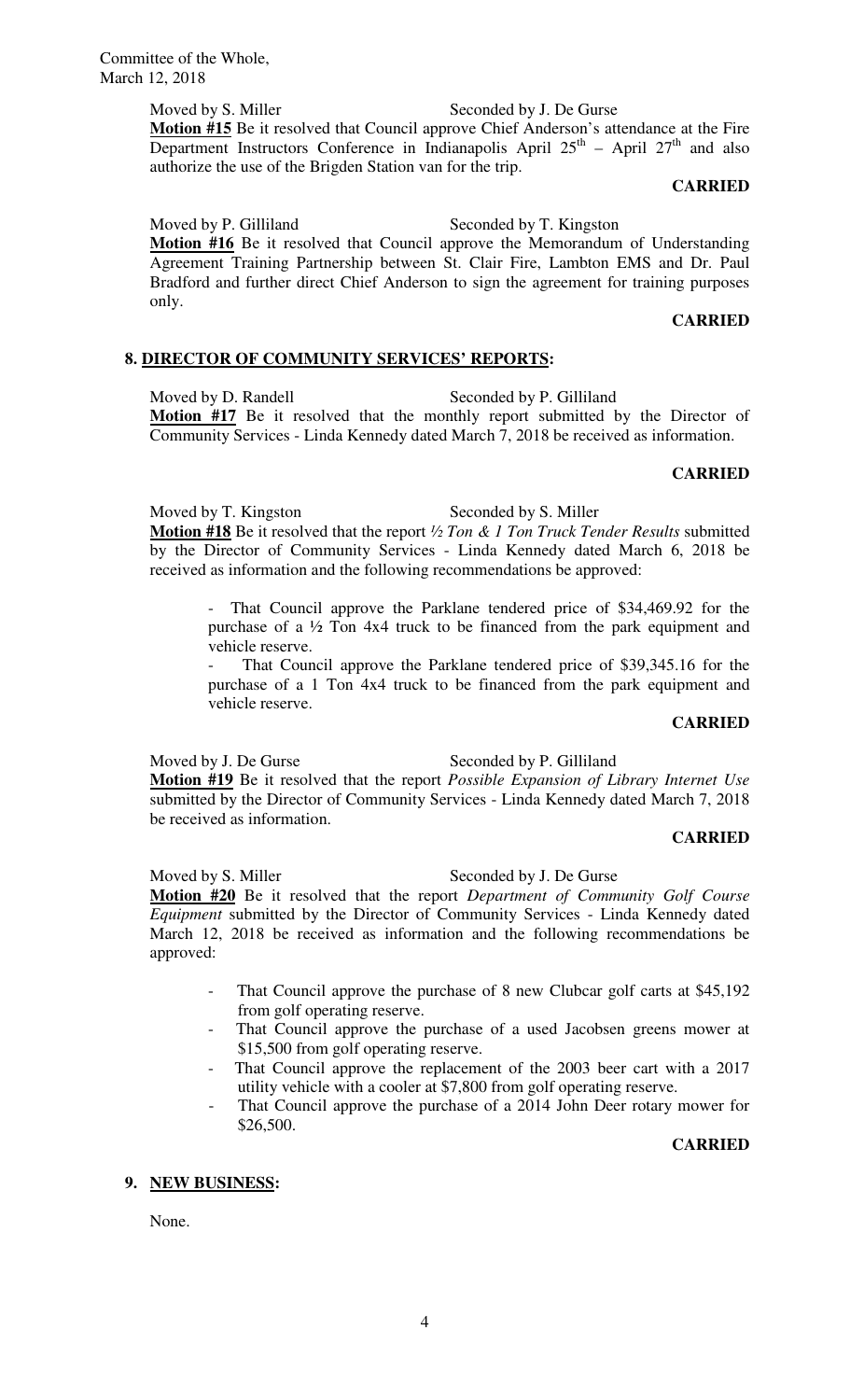# **10. ADJOURNMENT:**

Moved by S. Miller Seconded by D. Randell **Motion #21** Be it resolved that the meeting do hereby adjourn.

\_\_\_\_\_\_\_\_\_\_\_\_\_\_\_\_\_\_\_\_\_\_\_\_\_ \_\_\_\_\_\_\_\_\_\_\_\_\_\_\_\_\_\_\_\_\_\_\_\_\_

**CARRIED** 

The meeting was adjourned at 3:55 p.m.

Chairperson - Jeff Agar Deputy Clerk – Carlie McClemens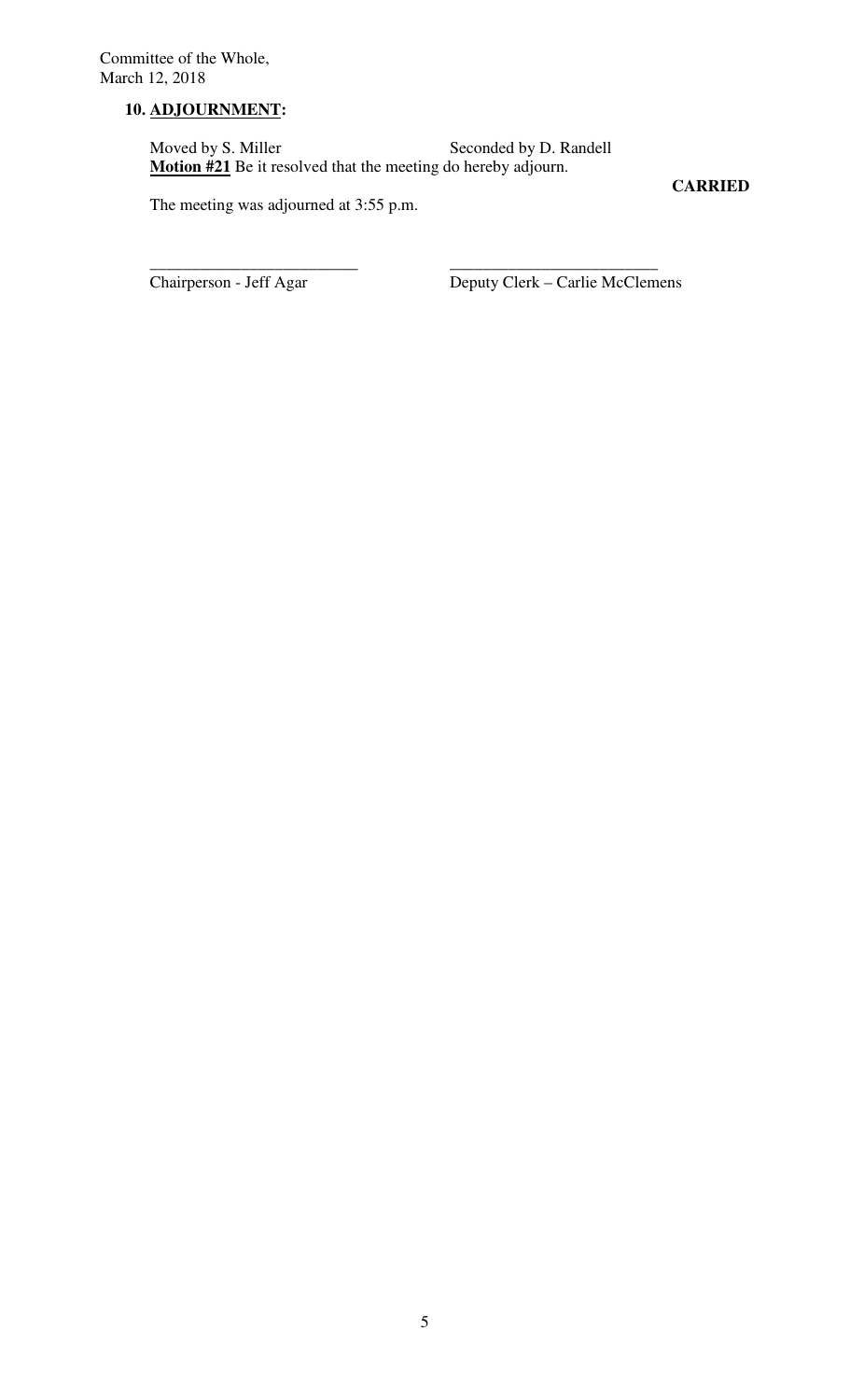## **TOWNSHIP OF ST. CLAIR PUBLIC WORKS & OPERATIONS COMMITTEE AGENDA**

4:00 p.m. – OPG – Dan Roorda & Steve Repergel

## **1. DECLARATION OF PECUNIARY INTEREST:**

## **2. COORDINATOR OF OPERATIONS' (WORKS) REPORTS:**

- Monthly Report
- **-** New Waste Receptacles Downtown Corunna
- New Cogeco Hub Location Industrial Park
- Additional Streetlights St. Clair Parkway
- Traffic Controller Hill and Lyndoch
- **-** Beckwith Street Corunna
- **-** Waste Collection Dumpsters
- **-** Two Extended Cab Pick-up Trucks 4x4 ½ Ton Tender

## **3. COORDINATOR OF OPERATIONS' (WATER/WASTEWATER) REPORT:**

 **-** Monthly Report

## **4. COORDINATOR OF ENGINEERING'S REPORTS:**

- **-** Monthly Report
- FCM MAMP Grant Road Needs Assessment
- **-** 2018 Bridge and Culvert Inspections

## **5. DRAINAGE SUPERINTENDENT'S REPORT:**

 **-** Monthly Report

## **6. WATER/WASTEWATER SPECIALIST'S REPORT:**

 **-** FOG (fats, oil and grease) Information for the Beacon

#### **7. NEW BUSINESS:**

## **8**. **ADJOURNMENT:**

At the appointed time of 4:00 p.m., Chairperson Gilliland declared the meeting open.

## **Ontario Power Generation (OPG) – Dan Roorda, Steve Repergel & Dean Hinchcliffe**

\_\_\_\_\_\_\_\_\_\_\_\_\_\_\_\_\_\_\_\_\_\_\_\_\_\_\_\_\_\_\_\_\_\_\_\_\_\_\_\_\_\_\_\_\_\_\_\_\_\_\_\_\_\_\_\_\_\_\_\_\_\_\_\_\_\_\_\_\_\_\_\_\_\_\_\_\_\_

At the appointed time of 4:00 p.m., Chairperson Gilliland welcomed Dan Roorda, Steve Repergel and Dean Hinchcliffe of OPG to make their presentation.

Dan Roorda presented an update on the demolition of the Lambton Generating Station and, on behalf of OPG, asked Council's permission to connect to the Hawkins Drain.

Chairperson Gilliland thanked Dan, Steve and Dean for their presentation.

Moved by S. Miller Seconded by T. Kingston **Motion #1** Be it resolved that the request made by OPG for permission to connect to the Hawkins Drain be approved.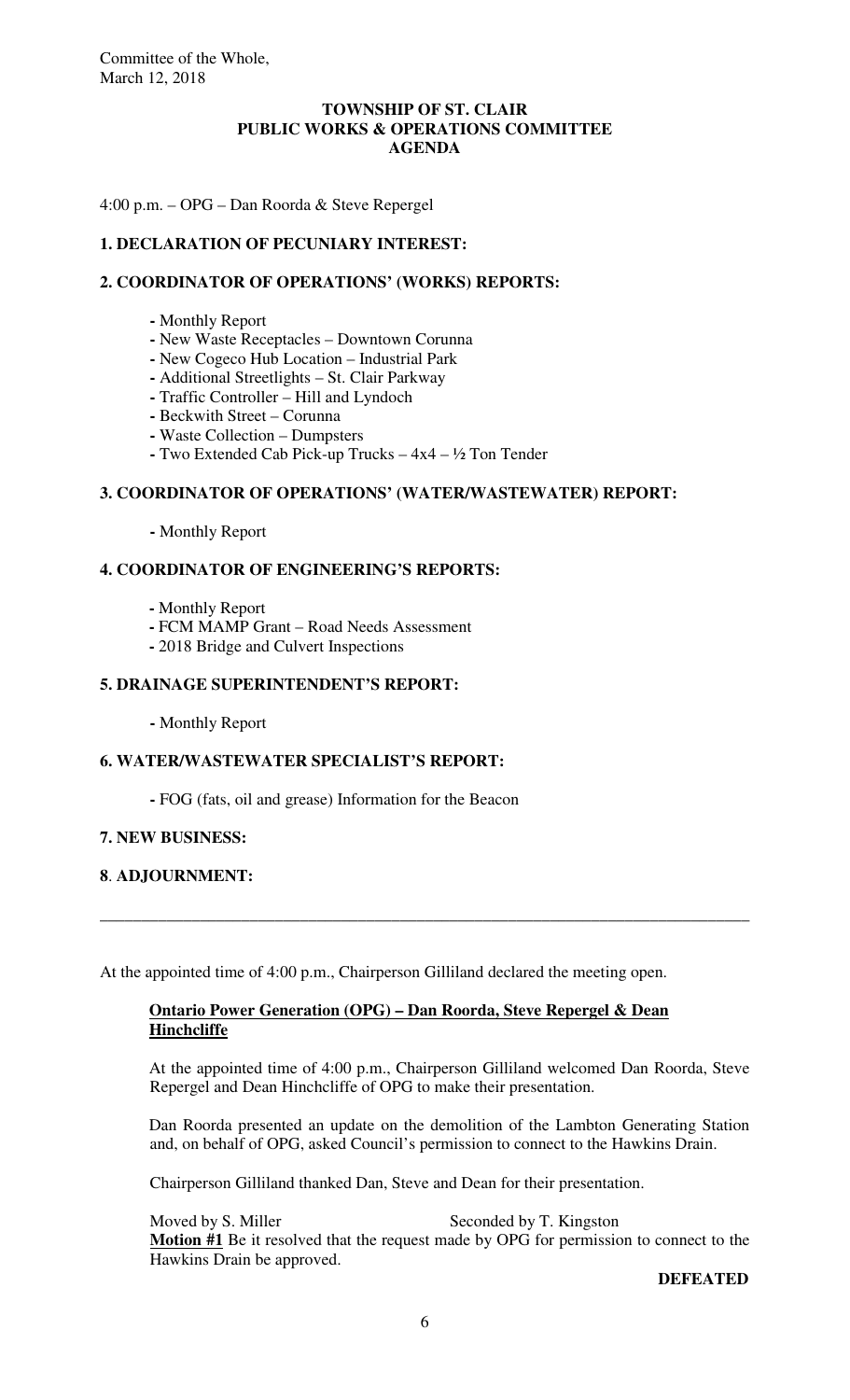#### Moved by S. Arnold Seconded by J. Agar

**Motion #2** Be it resolved that the request made by OPG for permission to connect to the Hawkins Drain be tabled for peer review.

#### **CARRIED**

Moved by S. Miller Seconded by J. Agar **Motion #3** Be it resolved that the request made by OPG to expand the existing trail license be referred to Public Works Department for further discussion and follow up.

#### **CARRIED**

#### **1. DECLARATION OF PECUNIARY INTEREST:**

None declared.

#### **2. COORDINATOR OF OPERATIONS' (WORKS) REPORTS:**

Moved by T. Kingston Seconded by D. Randell Motion **#4** Be it resolved that the monthly report submitted by the Coordinator of Operations' (Works) - David Neely dated March 7, 2018 be received as information.

#### **CARRIED**

Moved by D. Randell Seconded by T. Kingston **Motion #5** Be it resolved that the report *New Waste Receptacles – Downtown Corunna* submitted by the Coordinator of Operations' (Works) - David Neely dated March 7, 2018 be received as information and that the Township procurement policy be waived for economic benefits and that the quote submitted by the Maglin Site Furniture in the amount of \$22,626.34 (including net HST) for the supply of twenty (20) new outdoor waste receptacles be approved for purchase.

#### **CARRIED**

Moved by S. Arnold Seconded by J. De Gurse **Motion #6** Be it resolved that the report *New Cogeco hub Location – Industrial Park*  submitted by the Coordinator of Operations' (Works) - David Neely dated March 7, 2018 be received as information and that Council approve the proposal submitted by Cogeco in principal and direct staff to continue negotiating the details of a final agreement with

#### **CARRIED**

Moved by J. De Gurse Seconded by T. Kingston **Motion #7** Be it resolved that the report *Additional Streetlights - St. Clair Parkway*  submitted by the Coordinator of Operations' (Works) - David Neely dated March 7, 2018 be received as information and that an area south of Port Lambton should be added to the areas of concern for Staff to review and report back.

#### **CARRIED**

#### Moved by J. Agar Seconded by T. Kingston

Cogeco.

**Motion #8** Be it resolved that the report *Traffic Controller – Hill and Lyndoch* submitted by the Coordinator of Operations' (Works) - David Neely dated March 7, 2018 be received as information and that Council approve the replacement of the traffic controller unit, which includes audible push buttons, at the intersection of Hill Street and Lyndoch Street, to be paid for from the capital reserve account established in 2011 for audible push buttons.

#### **CARRIED**

Moved by J. Agar Seconded by S. Arnold **Motion #9** Be it resolved that consideration for a recent request for a new sidewalk and streetlights be constructed along the north side of Beckwith Street between Thompson Gardens and Albert Street be lifted from the table.

#### **CARRIED**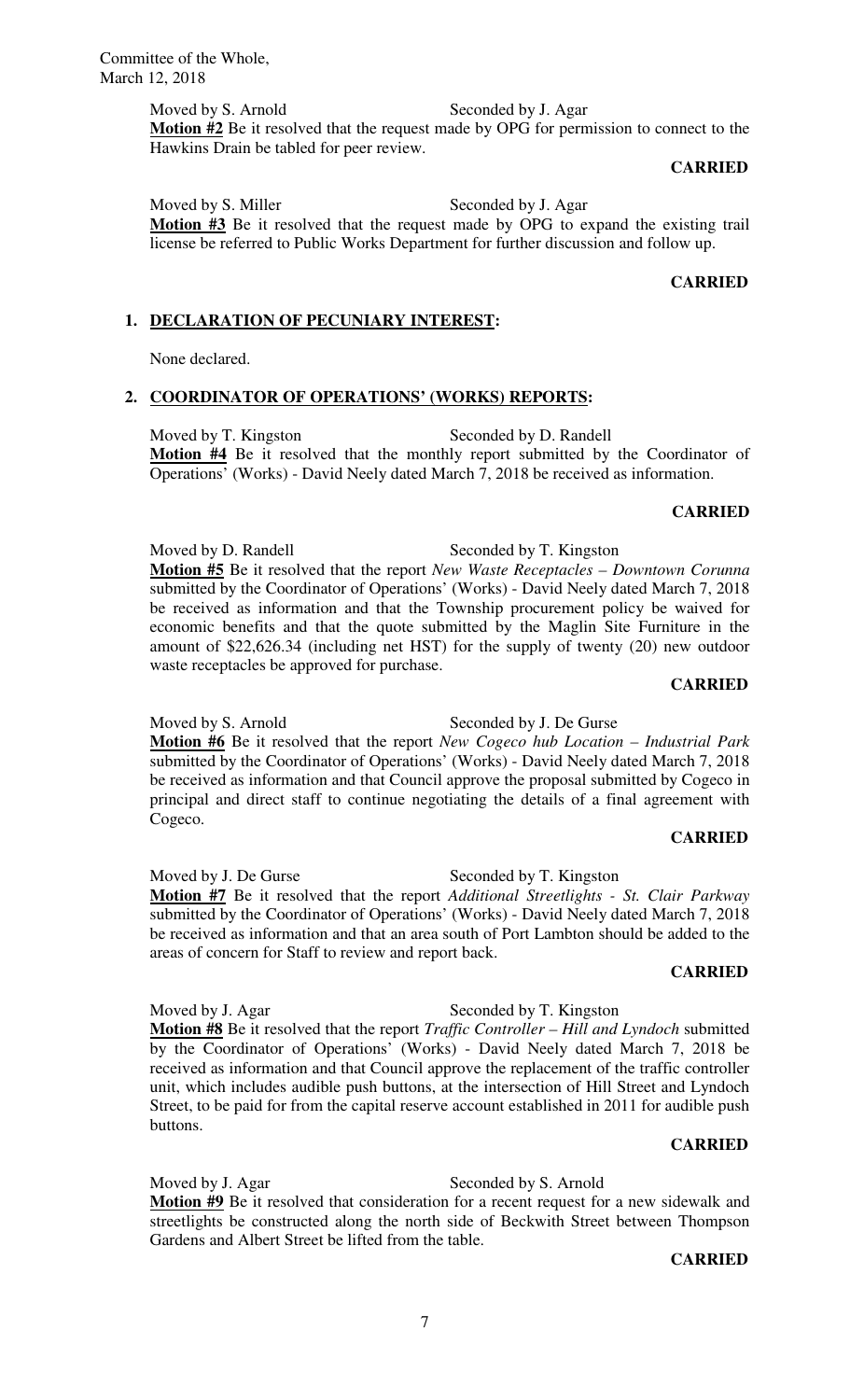Committee of the Whole, March 12, 2018

## Moved by J. Agar Seconded by S. Arnold

**Motion #10** Be it resolved that the report *Beckwith Street – Corunna* submitted by the Coordinator of Operations' (Works) - David Neely dated January 3, 2018 be received as information and that the following is approved and referred to the 2019 Budget:

- a) Install new concrete sidewalk (\$95,000 approximately)
- b) Add 12 more streetlights and poles (\$35,000 approximately)
- c) Street Reconstruction asphalt surface, curbs, catch basins, manholes (\$675,000 approximately)

## **CARRIED**

Moved by S. Arnold Seconded by J. De Gurse **Motion #11** Be it resolved that the report *Waste Collection – Dumpsters* submitted by the Coordinator of Operations' (Works) - David Neely dated March 7, 2018 be received as information and that Council approve the proposal submitted from Waste Management of Canada Corporation for waste collection of dumpsters for the period of July 1, 2019 to June 30, 2023, and directs Staff to prepare the contract documentation for signing by the Mayor and Clerk.

## **CARRIED**

Moved by J. Agar Seconded by D. Randell **Motion #12** Be it resolved that the report *Two Extended Cab Pick-up Trucks – 4x4 – ½ Ton Tender* submitted by the Coordinator of Operations' (Works) - David Neely dated March 7, 2018 be received as information and that the low tender submitted by 709226 Ontario Limited in the amount of \$63,091.20 (including net HST) for the supply of two new 2018 Dodge Ram 1500 Extended Cab Pick-up trucks, 4x4 – ½ Ton be accepted and approved for purchase.

## **CARRIED**

## **3. COORDINATOR OF OPERATIONS' (WATER/WASTEWATER) REPORT:**

Moved by S. Miller Seconded by J. De Gurse **Motion #13** Be it resolved that the monthly report submitted by the Coordinator of Operations' (Water/Wastewater) - Chris Westbrook dated March 12, 2018 be received as information.

#### **CARRIED**

## **4. COORDINATOR OF ENGINEERING'S REPORTS:**

Moved by T. Kingston Seconded by J. De Gurse **Motion #14** Be it resolved that the monthly report submitted by the Coordinator of Engineering – Paul daSilva dated March 7, 2018 be received as information.

#### **CARRIED**

Moved by S. Arnold Seconded by D. Randell **Motion #15** Be it resolved that the report *FCM MAMP Grant – Road Needs Assessment*  submitted by the Coordinator of Engineering – Paul daSilva dated March 7, 2018 be received as information and that the following recommendations be approved:

- That Council directs Staff to apply for a grant opportunity from the Federation of Canadian Municipalities' Municipal Asset Management Program for a Roads Needs Assessment.
- That St. Clair Township commits to conducting the following activities in its proposed project submitted to the Federation of Canadian Municipalities' Municipal Asset Management Program to advance our asset management program:
	- Mobile Sensing Roads Data Collection
	- Roads Assessment Data Processing
	- Pavement Management Plan utilizing a GIS based software analytics platform
- That St. Clair Township commits up to \$13,000 from its roads operating budget toward the costs of this initiative.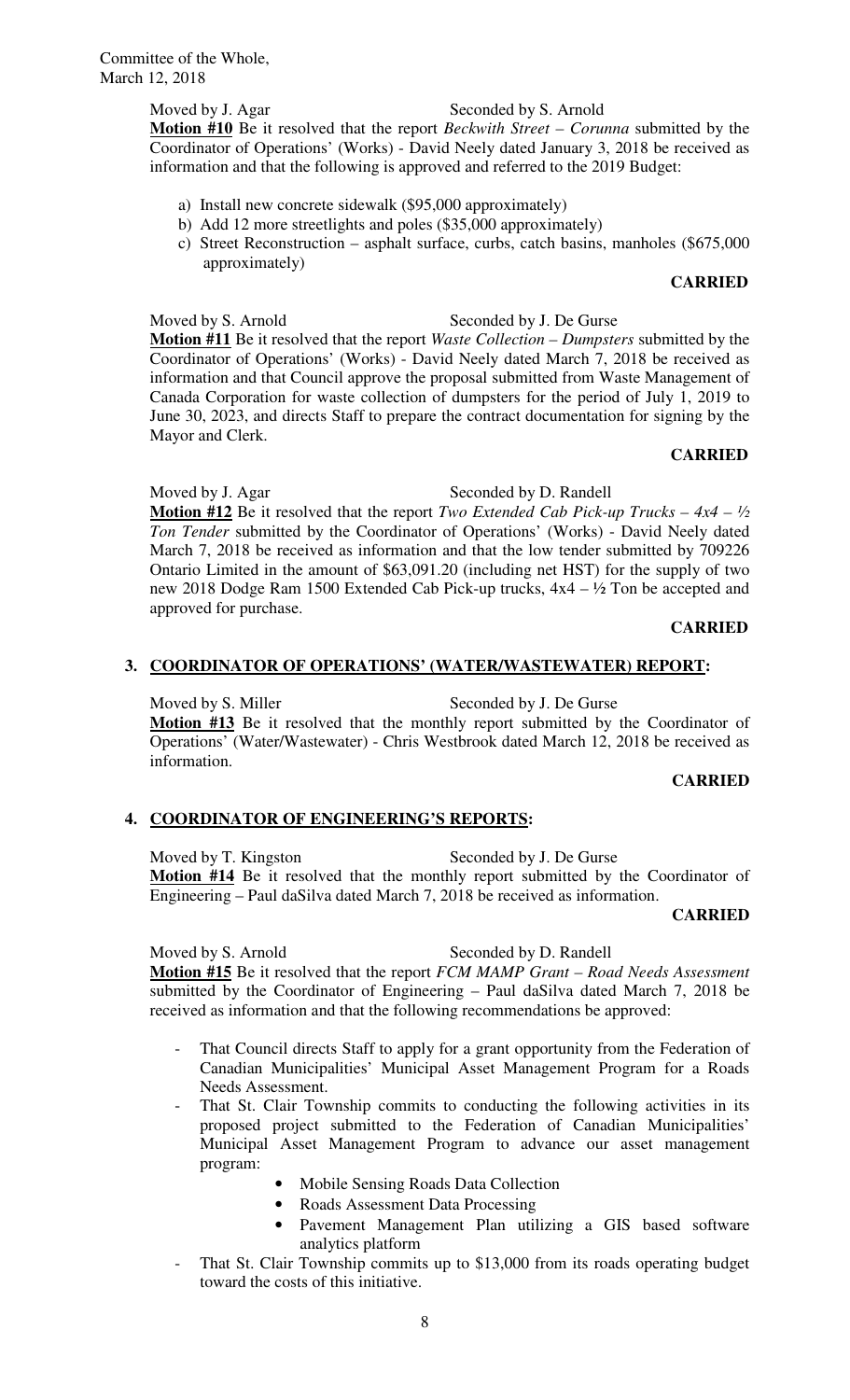**CARRIED** 

Moved by S. Miller Seconded by J. De Gurse **Motion #16** Be it resolved that the report *2018 Bridge and Culvert Inspections* submitted by the Coordinator of Engineering – Paul daSilva dated March 7, 2018 be received as information and that the Township procurement policy be waived and the quotation submitted by Burgess Engineering Inc. in the amount of \$33,150 plus HST for detailed re-inspection of our bridges and culverts greater than 3 metres in span (63 structures for 2018), as recommended in the last bridge inspection report, be accepted.

**CARRIED** 

## **5. DRAINAGE SUPERINTENDENT'S REPORT:**

Moved by T. Kingston Seconded by J. De Gurse **Motion #17** Be it resolved that the monthly report submitted by the Drainage Superintendent - Lucas DePooter dated March 1, 2018 be received as information.

#### **CARRIED**

Moved by S. Miller Seconded by T. Kingston **Motion #18** Be it resolved that Council approves the closure of St. Clair Parkway between Second Street and Princess Street during working hours only, from April 26 to May 15, using the proposed detour route of Lambton Line to Base Line to Ward Line.

#### **CARRIED**

Property owner, Joe Kerr was in attendance during this portion of the meeting to express concern regarding recommendation #2 as noted on the Drainage Superintendent - Lucas DePooter's report. Mr. Kerr felt that any water diverted from the Arnold Drain No. 1 to the Barnes Drain should then be diverted west at Holt Line into the O'Leary Drain East in order to avoid moving water to the East Otter Creek.

Deputy Mayor Gilliland noted that further discussion regarding this matter would occur during the process of completing the Engineer's Report.

#### Moved by S. Arnold Seconded by T. Kingston

Motion #19 Be it resolved that Council approve the Road Superintendent request for an improvement to the Arnold Drain No. 1 (for the installation of an alternative overflow outlet) providing relief to Smith Line, and appoint Spriet Associates to prepare a new report under Section 78 of the Drainage Act.

#### **CARRIED**

Moved by D. Randell Seconded by J. Agar **Motion #20** Be it resolved that Council approve the spot cleanout and removal of dead and fallen trees from the Burton Creek Drain by a suitable and qualified contractor with the maintenance costs charged to the drain.

#### **CARRIED**

Moved by D. Randell Seconded by T. Kingston **Motion #21** Be it resolved that Council approve the installation of the two suitably sized private culverts on the March Creek Drain North with work to be completed by Hydro One and with construction and maintenance costs to be 100% at the expense of Hydro One.

## **CARRIED**

Moved by S. Arnold Seconded by D. Randell **Motion #22** Be it resolved that Council approve the replacement of the access culvert to 1555 LaSalle Line by a suitable and qualified contractor with maintenance costs charged to the drain.

**CARRIED** 

Moved by T. Kingston Seconded by J. De Gurse